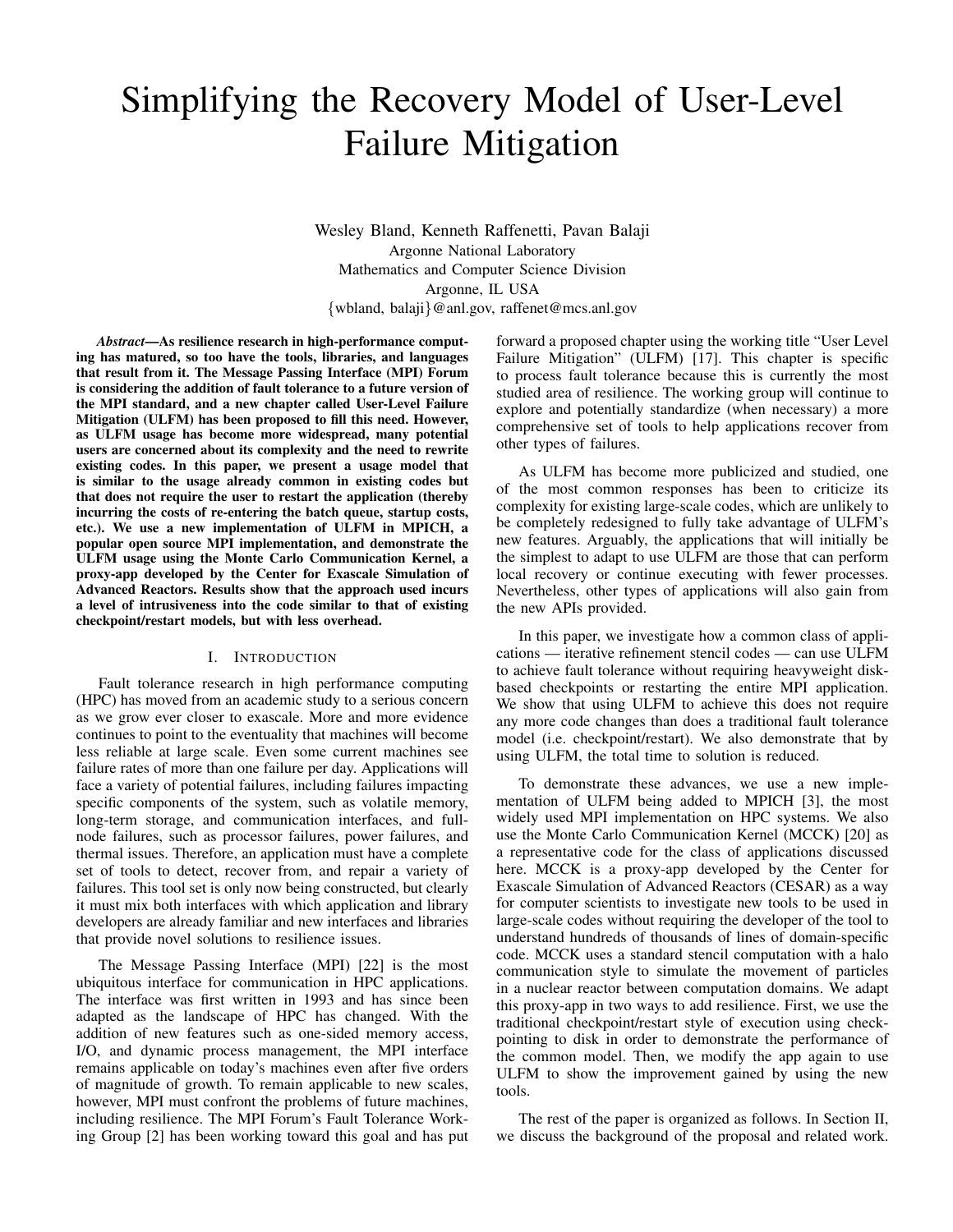Section III briefly describes our implementation of ULFM in MPICH. Section IV describes our work with MCCK. Section V discusses the performance of MCCK after the modifications. Section VI wraps up the paper and discusses future work.

## II. BACKGROUND & RELATED WORK

Resilience in MPI is not a new subject. Research specifically into the checkpoint/restart model has be going on for many years. Berkeley Lab Checkpoint/Restart (BLCR) [11] is the checkpoint/restart library most commonly used by applications and MPI implementations. It was initially developed in 2005 and remains the defacto model for saving full-system checkpoints. BLCR support was added to many MPI implementations including the most popular open source implementations MPICH and Open MPI [12] as well as predecessors such as LAM/MPI [19].

As the footprint of applications became larger and the time spent writing checkpoints increased, researchers began to explore ways to improve the time necessary to write each checkpoint. Initially, the focus was on moving the checkpointing model from a synchronous model, where all processes would simultaneously write a checkpoint to disk after quiescing the network, to a more asynchronous one, where checkpoints could be taken independently and messages between the checkpoints were logged to allow the system to replay them after rolling back to a previous checkpoint [8]. This work improved the checkpoint times but also increased the memory requirement of checkpointing due to the message logging. More work was then done to attempt to make checkpoints even smaller and store only the most necessary information. This led to a large body of work involving application-level checkpointing including FTI [5], SCR [16], or GVR [1].

While resilience in MPI has been studied extensively [7], [9], [10], [15], ULFM is a relative newcomer. The chapter was first proposed to the MPI Forum's Fault Tolerance Working Group in 2012 [6] as a reimagining of previous proposals for MPI fault tolerance, including, most recently, Run-Through Stabilization [13]. The goal of ULFM, as is true of MPI as a whole, was not to make a particular model of resilience easy, but to form the foundational tools necessary to allow any model of resilience (roll-back recovery, roll-forward recovery, application-based fault tolerance, natural fault tolerance, transactions, etc.) to be constructible based on the provided interface.

ULFM provides the foundational tools necessary for resilience: failure notification, discovery, and recovery. Notification takes place by using the existing MPI error notification system through error codes and MPI\_ERRHANDLERs. ULFM adds new error classes to inform the user when a process failure has been detected. To discover which processes have failed, the application can call the new functions MPI\_COMM\_FAILURE\_ACK and MPI\_COMM\_FAILURE\_GET\_ACKED, which will provide a group of all processes that the local processes knows have failed. This group is not synchronized across all processes in a communicator. If such global knowledge is required, the user can call MPI\_COMM\_REVOKE to enforce it. This nonlocal, noncollective function causes all future nonlocal MPI operations to return with the error class MPI\_ERR\_REVOKED. This function is not matched on remote processes, so once it is called locally, it will return as soon as the revoke messages have been sent to all necessary remote processes, and the application can continue, knowing that at some point in the future, all processes will be notified of the failure. Recovery takes place via the new communicator creation function MPI\_COMM\_SHRINK. This function creates a new communicator after internally agreeing on a list of processes that have failed and excluding those processes from the new communicator. The final new function, MPI\_COMM\_AGREE, is used to perform a manual, fault-tolerant agreement operation at the user level. This allows the application to determine global status when necessary, such as at the end of algorithm segments or before calling MPI\_FINALIZE.

In [6], the authors evaluate the performance of a ULFM implementation based on Open MPI. The evaluation is done using micro-benchmarks and some small applications, but it is focused largely on failure-free performance in an effort to demonstrate the low overhead introduced by the changes required by ULFM. This is important work in showing how ULFM can be implemented with minimum impact on existing applications, but it does not demonstrate the use of ULFM to actually recover from failures. In this paper, we provide a demonstration of how ULFM can be used with existing applications and evaluate the performance including recovery.

Recently, St Pauli and Schwab demonstrated the use of ULFM in real applications [21]. They showed how to implement fault tolerance in a naturally fault-tolerant algorithm by implementing redundancy within the algorithm to allow the application to ignore failed processes and continue using the stabilization features of ULFM. We demonstrate a more practical, immediately accessible usage here.

#### III. ULFM IMPLEMENTATION

As part of the work of demonstrating the implementation of a resilient application, we have implemented ULFM inside MPICH. This implementation required modifications to some of the existing pieces of MPICH but was largely kept isolated from performance-critical code. Error checking remains disabled by default and is activated only when the user provides the configure flag --enable-error-checking=all. This approach allows MPICH to internally check for more errors and for unique situations such as revoked communicators. It remains optional if fault tolerance is not required because it introduces a new conditional statement that could have a minor performance impact on extremely latency-sensitive applications.

The algorithms used for the implementation of the new ULFM functions are not complex or optimized, but they still provide reasonable performance and will be better optimized in future versions of the code. We provide some details about the algorithms here:

*a) Failed Processes:* Acquiring the list of failed processes is implemented by using the Process Management Interface (PMI) [4]. PMI is responsible for all processes involved in an MPICH job and tracks a variety of information about those processes, including whether they have failed. This information is aggregated at the PMI server and is shared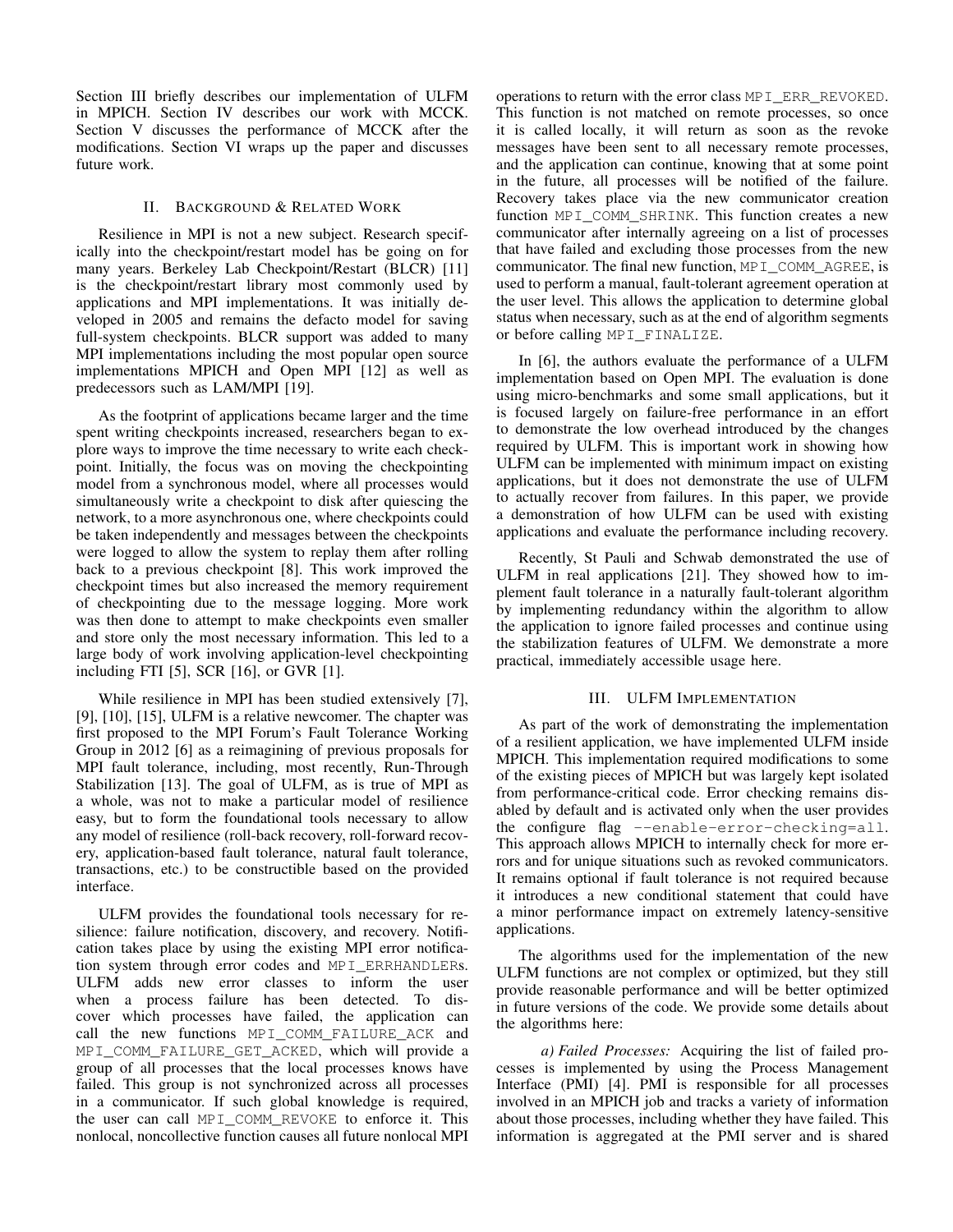among the local PMI clients on each process. When a failure occurs, the PMI client alerts MPICH via a signal that will be handled the next time the user makes a call into the MPICH communication library (but not for calls that act only locally). To produce the list of failed processes in order to construct the group for MPI\_COMM\_FAILURE\_GET\_ACKED, MPICH gets the list of failed processes from PMI. However, to prevent MPICH from needing to cache the list of failed processes internally per communicator in order to satisfy the requirement that MPI not provide a group of failed processes that is different from the last time the user called the function MPI\_COMM\_FAILURE\_ACK, we track only the last acknowledged process failure per communicator. When constructing the group of failed processes, we parse the list from PMI (which is in the same order every time it is retrieved) and stop when we reach the last failed process.

*b) Agree:* The agreement algorithm is implemented as a gather/scatter algorithm to determine the group of failed processes. Then two calls to an internal allreduce function determine the status of the flag provided as an argument and the return value of the completed function. According to the specification, these two values must be synchronized across all processes. If a failure occurs during the agreement, the remaining processes will return MPI\_ERR\_PROC\_FAILED if the failure occurs before the determination of the return code, or MPI\_SUCCESS if it occurs afterward.

*c) Shrink:* The implementation of the shrinking function is similar to that of the agreement function. The failed processes are determined via a gather/scatter; success is determined happens via an internal allreduce. The difference comes with the addition of the communicator creation. The communicator is constructed by using the MPI-3 function, MPI\_COMM\_CREATE\_GROUP, with some modifications to ensure that a failure will not cause internal deadlock.

*d) Revoke:* Implementation of revocation is the most complex of the new functions. This complexity is introduced because MPI\_COMM\_REVOKE is a completely new type of function. It is not a collective function, which provides matching calls at all participating processes. Rather, the revoke operation must act as an active message, or a one-sided operation, which is handled in a packet handler without user involvement. Because only one process can be involved in starting the revoke algorithm and because redundant paths between all processes may not exist, the current version of revoke is implemented as a cascading all-to-all function. When one process first calls MPI\_COMM\_REVOKE, it sends a revoke message to all other processes in the communicator and initializes a counter to track how many other processes have yet to send a revoke message to the local process. As each process receives the message to revoke the communicator, it initializes its own counter and sends its own revoke message to all other processes. As each process receives the revoke messages, it decrements its own counter. Receiving a message about a process failure also decrements the counter. When the counter reaches 0, it deletes the communicator and frees the internal context id to be reused by future communicators. Obviously, this algorithm is not scalable for future machines, but for current hardware it completes in a reasonable time and will be called relatively infrequently. Improved versions of this algorithm will be developed as future work.

## IV. MONTE CARLO COMMUNICATION KERNEL

In this section, we detail the work done to extend the Monte Carlo Communication Kernel (MCCK) [20] mini-app to add process failure resilience. MCCK is a representative application for a variety of domain decomposition applications that perform stencil computation by sending and receiving data only with their direct neighbors. This application is developed as part of the Center for Exascale Simulation of Advanced Reactors (CESAR) at Argonne National Laboratory.

We modified MCCK in two ways to demonstrate how applications can use ULFM in a minimally intrusive fashion. First, we used standard application-level checkpointing. Second, we used ULFM to employ a similar protection strategy, but keeping data in-memory. Both modifications require a minimal amount of data to be protected in order to continue executing after a failure. MCCK tracks the position of particles as they move through a region that is divided among the different processes in the computation. Hence, we needed to preserve the location of these particles. In this section, we describe how this data is protected and repaired using our two mechanisms.

## *A. Application-Level Checkpointing Modifications*

The first method of data protection is the most familiar to most application developers. We used a basic checkpointing scheme to store the position of the particles in checkpoint files. After a predetermined number of intervals, we captured the location of the particles and checkpointed that information to disk. While this approach makes data protection relatively simple, recovery after a failure is more involved. Because the application does not attempt to continue to communicate after a process failure, it must shut down and restart after each failure. In practice, this approach might also involve re-entering the batch queue and waiting for the job to be restarted. When the job starts again, the data is re-initialized and the checkpoint file read back into memory. Thus, the simulation is brought back to the point where the failure occurred, and the job can continue.

Two major sources of overhead are found with this form of resilience: writing checkpoint files, and the recovery time after a failure. Writing checkpoint files can be expensive because the well known relative speed of writing data to disk as opposed to storing the data in memory (even remote memory). The problem of determining the optimal checkpoint overhead is well-studied [14], [18], [23], and we will not cover it here.

The second source of overhead does not occur during executions without failures; but if periodic failures become commonplace (as expected with exa-scale) recovery time will be an important metric to track the total time to completion. In the checkpoint/restart model, recovery overhead involves the time to restart the job, time to restart the application, and time to restore the application data. While in some systems the time to restart the job may be minimal (such as systems where no batch scheduler exists or has a job is not aborted after a process failure), on many systems this is not currently the case. For example, on IBM Blue Gene machines, the batch scheduler will abort any job in which a process has failed because of technical limitations. Therefore, we need to account for this time when considering the overhead of recovery. Moreover, the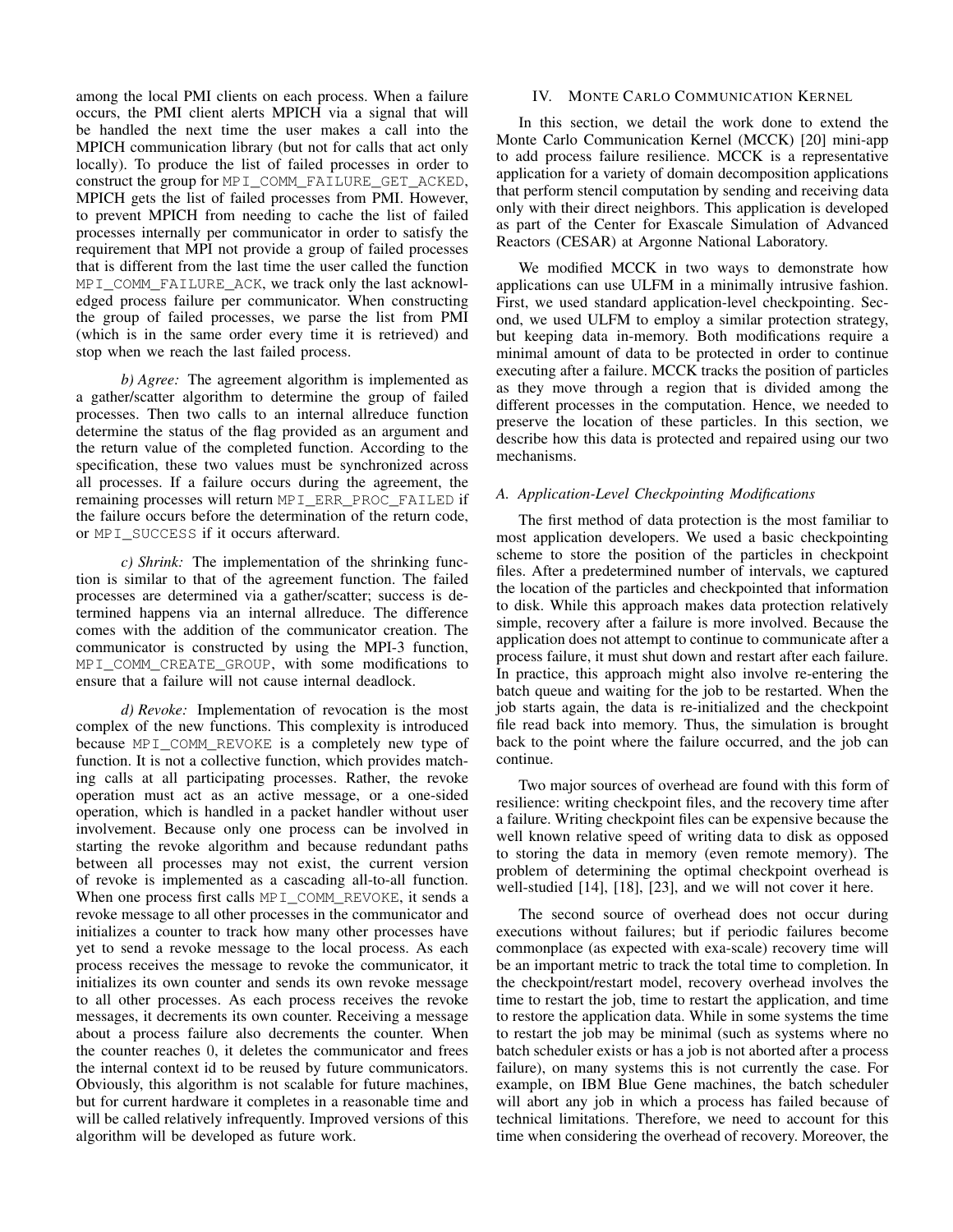time to restart the application must be considered. Usually, this is the amount of time necessary to start an MPI job. While this time has improved dramatically in recent releases of most MPI implementations, it is still nonzero. This time also includes any time necessary to reinitialize the application, including setting up MPI communicators and data structures. In addition, we must consider the time spent actually recovering the data written to the checkpoint files. Recent advancements in checkpointing techniques have minimized this time, and applications are beginning to use less heavyweight checkpointing schemes; but as with writing checkpoints, this recovery time involves reading data from the disk and possibly communicating some of the data to other processes. We evaluate all these costs in Section V.

## *B. ULFM Modifications*

For our ULFM version of the MCCK mini-app, we wanted to mirror the checkpoint/restart version as closely as possible in order to demonstrate a common use case for ULFM. However, because the ULFM version of the benchmark does not require the application to restart, the checkpoint data does not need to be stored to disk. Instead, the data is kept by neighboring processes. At the end of an iteration, each process sends the location of its particles to its neighbor. Therefore, after a failure, the recovery data can be acquired by asking a neighbor instead of reading the data from disk. Our method of repairing the execution after a process failure also changes slightly because the application will not be restarting. Instead, the application needs to replace the failed process in one of two ways: using a replacement process created at the start of the execution or spawning a replacement process as needed during the execution. While the first method of including spare processes during application startup is valid and compatible with more existing systems at the current time, the method of spawning replacement processes will allow an application to tolerate an arbitrary number of process failures, so we use it here. Our code can easily be modified to use the alternative method if desired.

Because we no longer rely on MPI to automatically abort after a process has failed, we must do some minor additional work to determine the status of the execution after an iteration of the algorithm is completed. In this instance, we use the new function introduced in UFLM, MPI\_COMM\_AGREE. This function performs a fault-tolerant agreement algorithm among all alive processes in the execution by accepting an integer value as input and performing a bitwise AND operation over the value collected from each process. If a process failed before calling MPI\_COMM\_AGREE, it will cause all other processes to return MPI\_ERR\_PROC\_FAILED. Therefore, we can detect a failure from either the return value or the input value. If we detect that a process has failed, then all processes return their data to the last known good state (the state of the data after the last call to MPI\_COMM\_AGREE), which is kept in local memory. At this point, each process will discover the rank of the failed process by using MPI\_COMM\_FAILURE\_ACK and MPI\_COMM\_FAILURE\_GET\_ACKED and construct a working communicator by calling MPI\_COMM\_SHRINK. This shrunken communicator is used to spawn a replacement process using MPI\_COMM\_SPAWN, which is patched into the position vacated by the failed process using MPI\_INTERCOMM\_MERGE and MPI\_COMM\_SPLIT. At this



Fig. 1: Runtime of MCCK benchmark with application-level checkpointing and ULFM

point, the resulting communicator contains the correct number of processes, and all processes have the same ranks that they did in the original communicator (with the replacement process in the place of the failed process). In order to continue the execution, the replacement processes must acquire the current iteration number and data about its particles by querying its neighbors.

#### V. PERFORMANCE EVALUATION

Performance analysis was done using the Fusion cluster at Argonne National Laboratory. Fusion nodes have 8 compute cores (2 Pentium Xeon Processors), and 36 GB of memory and are connected by QDR InfiniBand and Gigabit Ethernet. Runtime measurements were done for process counts up to 1,024, starting with 100,000 particles per process, and averaged of three runs. For reproducibility, we used an MCCK-provided option to always seed the randomness function with the same value.

In these experiments, we evaluated our two versions of the MCCK benchmark (one using application-level checkpointing and one using ULFM) and modified the frequency of the data protection. For the application-level checkpointing benchmark, checkpoints were taken more or less frequently; for the ULFM benchmark, the agreement was also performed more or less frequently. We varied this value between every iteration, every third iteration, and every fifth iteration of the mini-app. Because the relatively short runtime of the benchmark we were unable to produce meaningful results for higher iteration counts, but we can make interesting observations from the trends that emerge. During all the executions, we kill one process near the midpoint of the job and allow the application to recover using the predetermined strategy.

In Figure 1, we see the overall runtime of the MCCK benchmark in multiple configurations. Across all executions, at scales higher than 256 processes, the total execution time is better with ULFM than with application-level checkpointing. We expected to see these results because the time necessary to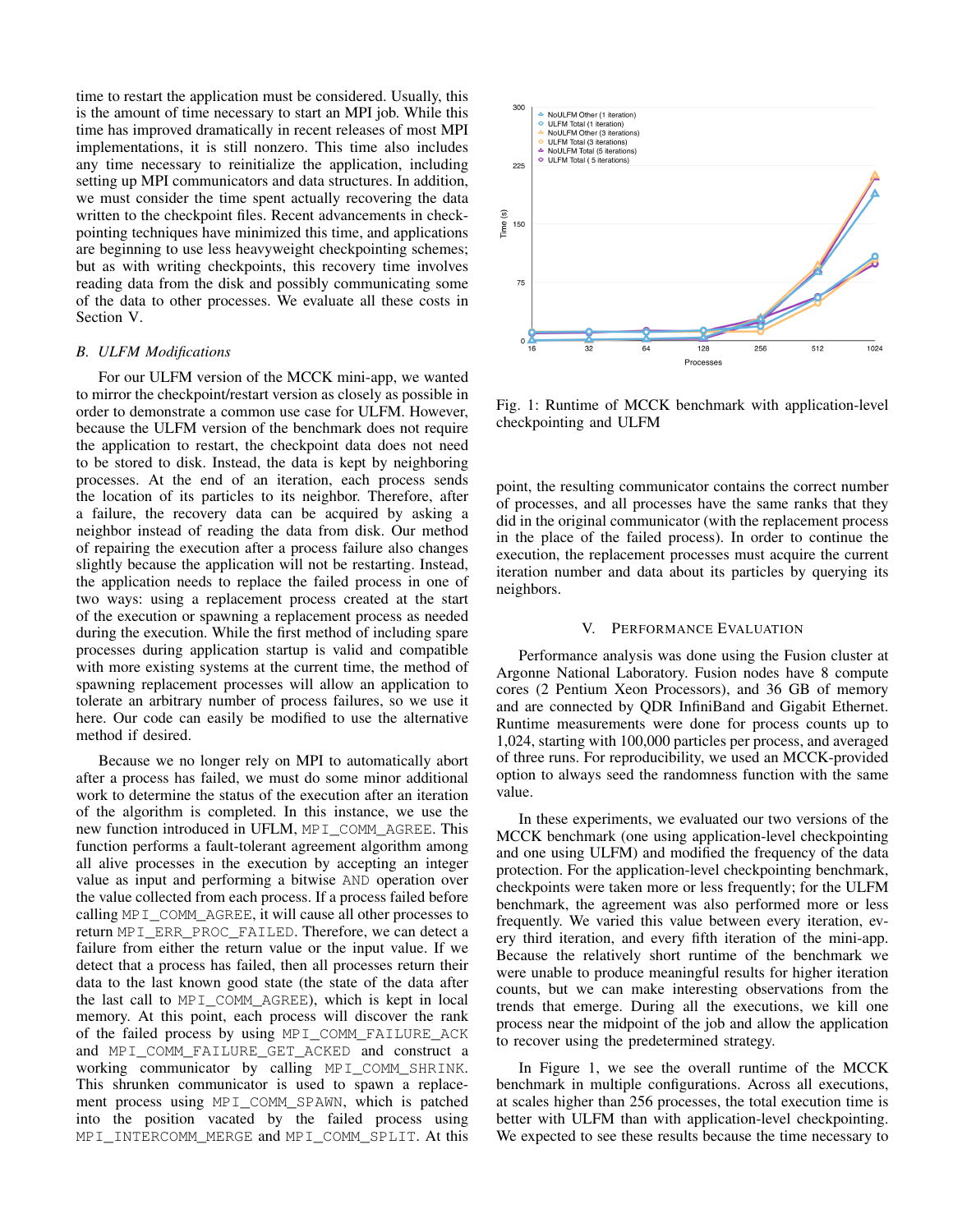

Fig. 2: Overhead of resilience in MCCK benchmark with backups every 1, 3, and 5 iterations

restart an MPI application and simultaneously read the checkpoint files from disk increases with the number of processes in the execution at a rate much faster than performing collective operations inside an existing MPI application (which is the requirement of the ULFM execution).

For a more detailed analysis of the execution time and the impact of the resilience schemes, we analyzed the execution in more detail. In Figure 2, we can see a breakdown of the time spent protecting the application data from failures (Checkpoint in the checkpoint/restart execution and Agree in the ULFM execution) and the time spent repairing the execution after a failure (Restart in the checkpoint/restart execution and Repair in the ULFM execution). In this figure, each group of bars represents a number of processes. Each green and blue (not seen due to small size) bar represents the overhead introduced by traditional checkpoint restart, and each orange and yellow bar represents the overhead introduced by ULFM. The first two bars in each group demonstrate a checkpoint every iteration, the second two show checkpoints every third iteration, and the final two every fifth iteration.

We can see that the time spent protecting the data is actually greater in the ULFM execution (approx. 6 seconds) than in the checkpoint/restart execution (less than 1 second). This is not surprising since the ULFM implementation on which this work is based has not yet been optimized to use sophisticated agreement algorithms. We expect this number to decrease as future versions of the agreement algorithms will scale better and minimize communication compared with the current naive implementation. Another point to consider when evaluating the overhead of the both MCCK implementations is that while the MCCK mini-app performs representative communication, it does not perform all of the computation that would be present in a full large-scale application. Therefore, at large scale, we would expect the relative overhead introduced by the both resilience strategies to drop significantly as the time spent performing computation will eclipse the time spent writing checkpoints or performing agreements.

When we evaluate the recovery time, we see that the

ULFM implementation vastly outperforms the checkpointing implementation. This is expected because of the overhead of completely restarting the MPI runtime and reading a full set of checkpoints simultaneously. To determine how the recovery time is being spent, we evaluated an execution of MCCK with checkpointing running with 512 processes and checkpointing every 5 iterations. We found that the amount of time spent restarting the MPI job took more than 99% of the recovery time, and relatively little time was spent rereading the checkpoint. Alternatively, we see that the repair time of ULFM grows at a much slower rate. The reason is that the ULFM implementation does not have to restart the MPI job or read data from disk. Instead, it only needs to spawn a replacement process and recreate its communicator (which involves performing a small number of collective operations). The data is read from memory instead of disk, thus dramatically decreasing the recovery time. While the ULFM algorithms used during the recovery period have also not yet been optimized, their impact is much lower since they are called only once a failure has actually occurred and therefore do not impact normal runtime.

We also see that for the MCCK mini-app, the checkpoint frequency has relatively little impact on the overall runtime. We can see a minor drop in total runtime as the number of checkpoints or agreements decreases (specifically in the ULFM implementation as the previous performance discussion would indicate). For applications that have larger checkpoint times, the impact of checkpoint frequency will be much more dramatic.

## VI. CONCLUSION AND FUTURE WORK

As users have begun to evaluate how their applications can take advantage of possible new fault tolerance additions coming to the MPI standard, early feedback indicates that not all the tools will be necessary for all applications. In this paper, we demonstrate how an application that already uses a traditional checkpoint/restart recovery model can easily convert to using ULFM and improve its recovery time dramatically by not requiring the application to restart the entire MPI job and read and write checkpoints to disk. We used the Monte Carlo Communication Kernel mini-app as a representative application for large scale executions and showed that the total time to completion for some executions can improve by as much as 75% by using ULFM.

We intend to improve the performance of the various new ULFM functions as they are implemented in MPICH. We also plan to demonstrate ULFM's usage in more complex applications that will use the full set of ULFM features.

#### ACKNOWLEDGMENT

This material is based upon work supported by the U.S. Department of Energy Office of Science, Office of Advanced Scientific Computing Research, under contract number DE-AC02-06CH11357.

## LICENSE

The submitted manuscript has been created by UChicago Argonne, LLC, Operator of Argonne National Laboratory ("Argonne"). Argonne, a U.S. Department of Energy Office of